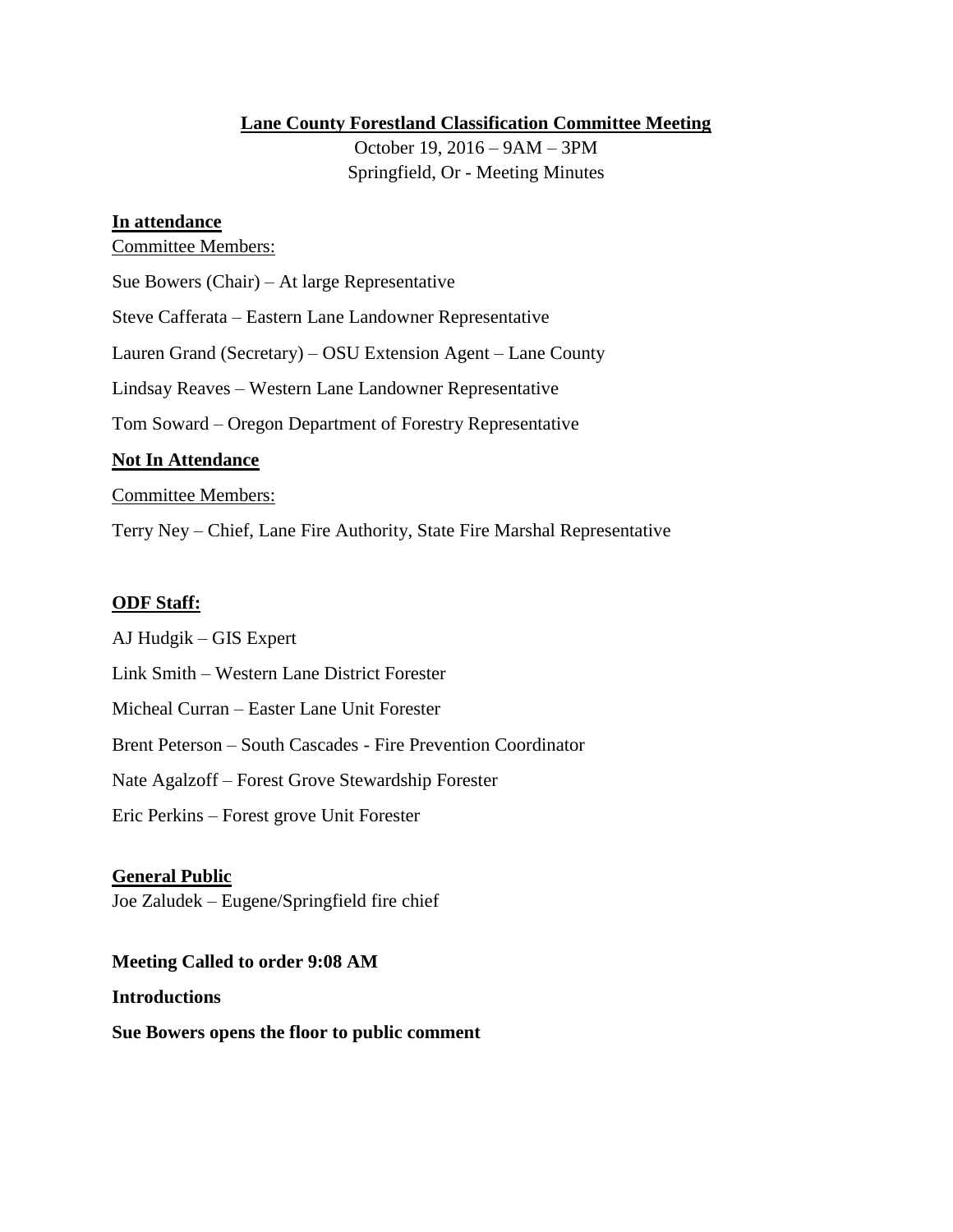Joe Zaludek comments that once the fire concerns the structure and the drive way they have good resources especially within 1000 ft. of hydrants, but they need the partnership of ODF to be able to help control fire that moves into the wildland.

# **Review and approve minutes from 8/8 meeting and 10/3 public hearing**

Steve moves to approve August  $8<sup>th</sup>$ . Tom seconds. 8/8 Minutes approved.

Tom moves to approve August 8th. Steve seconds. 10/3 Minutes approved.

## **Review hearing and written testimonies**

The committee decides to review the properties outside the Mountain Gate area first.

Review of John Steel – committee listens to testimony of John Steel again. The committee feels his concerns are more about the way the law was written. The committee agrees that his property still fits the definition of forestland and would need the services of ODF because if there was a fire moving towards his property he wouldn't be able to stop it on his own. The property remains recommended for classification.

Barbra Evans – committee reviewed the property and it fits and follows the definition of forestland. The property remains classified.

The committee refers back to the map resources of the Mountain Gate Property. There have been two fires one in 2016 and one in 1999.

Committee Leaves for the field trip to Mountain Gate 10:05.

Committee Returns from field trip to Mountain Gate and reconvenes at 11:13.

The committee suggests that the sloped and forested portions on the northwest and southeast area surrounding the Mountain Gate subdivision, as well as those parcels that abut these described portions, should maintain their forestland classification. However, the houses in the center of the subdivision that do not abut the forested area around the Mountain Gate Subdivision are close enough together that a fire would be spread by the structures and not the vegetation. Therefore the committee will not classify the middle of the subdivision as updated on the map.

# **Break For Lunch 11:55**

# **Meeting Called to Order from Lunch – 12:34**

# **Continuing our conversation on testimonies**

Joan Amelia Hembree – submitted written testimony that her property did not fit the definition of forestland. The committee reviewed her property and within the greater scope of our classification process and decided that her property is at too fine a scale to remove from being classified as forestland.

### **What happens next?**

The committee will officially notify the county of the decisions and information will be available to community members that are interested in the committee's final decision.